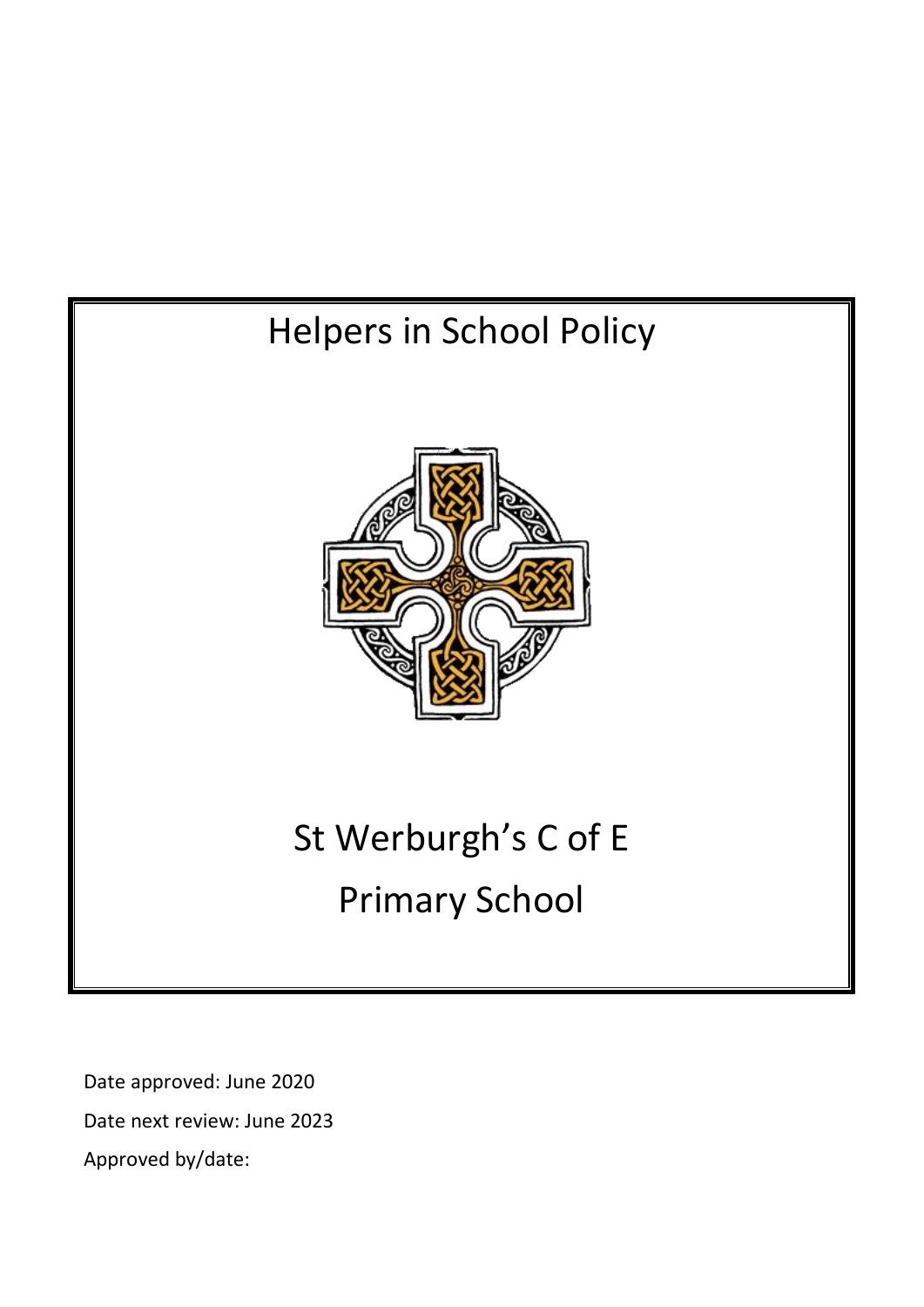# **Aims**

Parents and other helpers are greatly valued in our school. They play an important role in the life of the school by giving their time, support and skills.

Parents and other helpers support the children in a variety of activities in the school. These may include:

- Listening to children reading
- Helping with art or technology activities
- Accompanying a class on a school visit
- Assisting the class teacher with language/maths activities

All helpers in school will receive an Induction session with the Headteacher, SLT or Learning Mentor.

All helpers must be supervised in their contact with children.

# **What are the benefits in having helpers in school?**

The pupil benefits in these ways:

- More individual attentions
- More opportunities to develop their communication skills
- More opportunities to relate to other adults who are interested in their education
- Shared classroom experience which they can talk about at home
- Contact with a wider and/or different range of skills

The teacher benefits in these ways:

- Extra help from other adults
- More time to concentrate on priorities
- Drawing on helpers' experiences
- Being able to access a wider range of skills

The helper benefits in these ways

- Opportunities to see how school operates
- A chance to get to know the teachers
- A chance to gain skills, which can be used to support the work of the teachers
- A chance to develop their own skills and to learn new ones
- Greater confidence and self-esteem for some helpers, who may then go on to take up part of full time employment or return to their previous employment

# **Principles**

There are several important principles that need to be conserved and strictly adhered to, when helpers work alongside teachers in the classroom.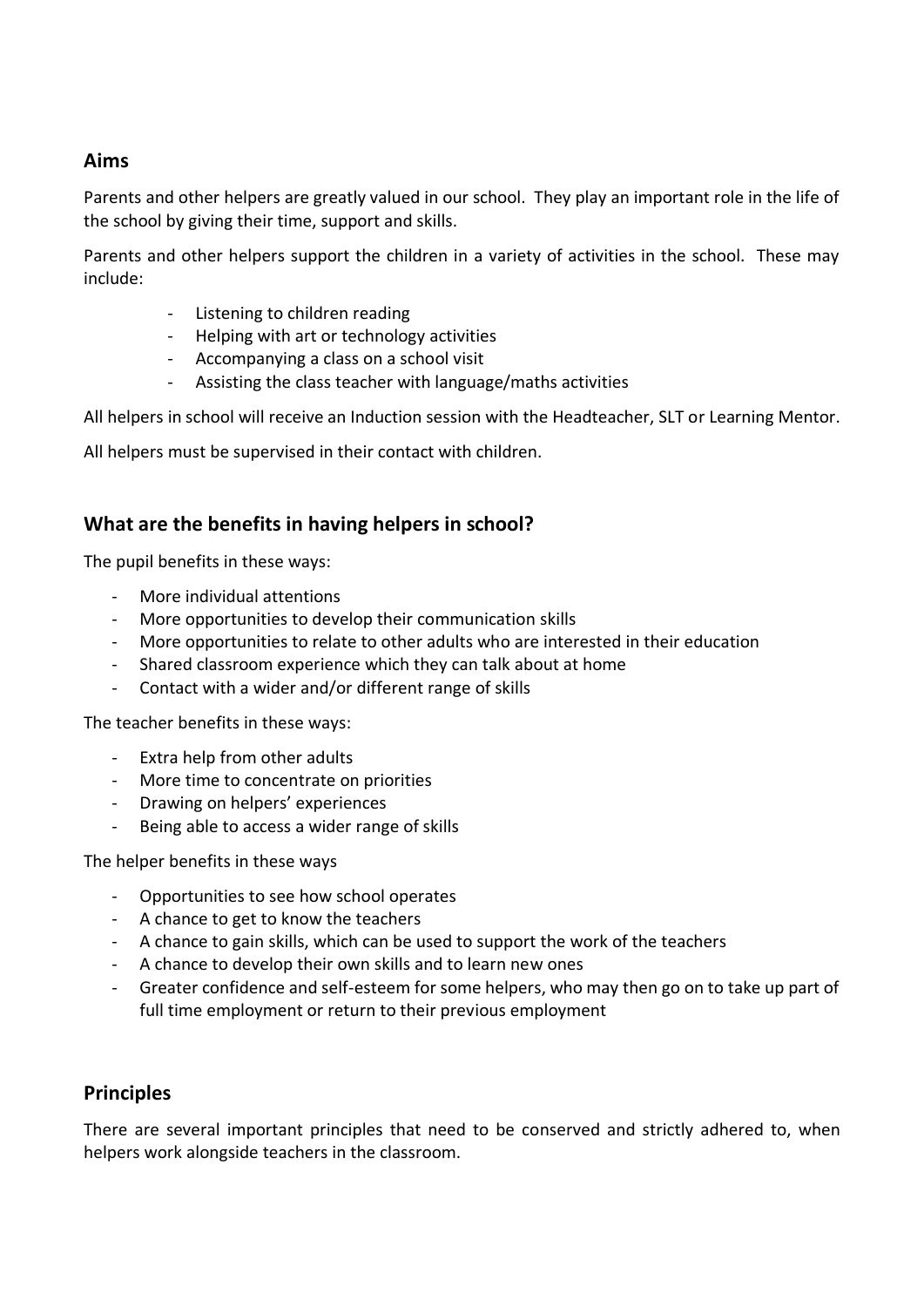# **Confidentiality**

This is an issue that greatly concerns teachers when helpers are working in their classroom. If a helper hears and repeats, either a passing comment or an overheard conversation, they must not repeat it outside school, as it will have serious repercussions.

NO DISCUSSIONS OR OVERHEARD CONVERSATIONS SHOULD BE REPEATED

The trust between teachers and helpers in school can be irreparably damaged if this rule of confidentiality is broken.

Helpers must also **not** report a child's progress to a parent. If a helper has any concerns, they should discuss their concerns with the class teacher and/or Headteacher.

# **Behaviour**

All of our staff use a positive approach to behaviour. We have a Positive Behaviour policy which is used by all staff, including the Midday Supervisors. All parents should have received a copy of this policy. Please request a copy from the School Office if you are not sure. It is important to encourage all children to exhibit good behaviour. Helpers have an important role to play. Please inform the class teacher when you feel that a child has tried very hard or has been particularly polite. Your comments will be noted and the child may receive a reward, such as a sticker or a Gotcha. It is equally important that the class teacher is informed when a child is impolite or badly behaved. Please insist that all children are polite and courteous to all adults and children at all times. If you should hear a teacher reprimanding a child please do not refer to it out of school. It may be that this is the first time that teacher has had to speak to the child in this way. The class teacher or Headteacher will speak to the child's parents if the behaviour continues.

# **Familiarity**

Always insist that you are addressed by your surname, e.g. Mrs Green or Mr Brown, even when some children call you by your first name out of school. It is important that helpers are warm and friendly towards children although physical contact should be avoided as some children may object to this. It might be that a child might misconstrue an action by an adult.

# **Children as independent learners**

We try to encourage our children to become independent learners. Teachers would like our helpers to be supportive of the children and to guide the child verbally or by your example. Please do not do things for the child. Please help the child to have the confidence to do things for themselves.

# **Procedures**

All helpers in school will need to be checked before they are allowed to help in school because of working with children.

All schools have procedures to ensure the safety and wellbeing of the children. All helpers must follow these procedures in order to comply with Health and Safety Regulations.